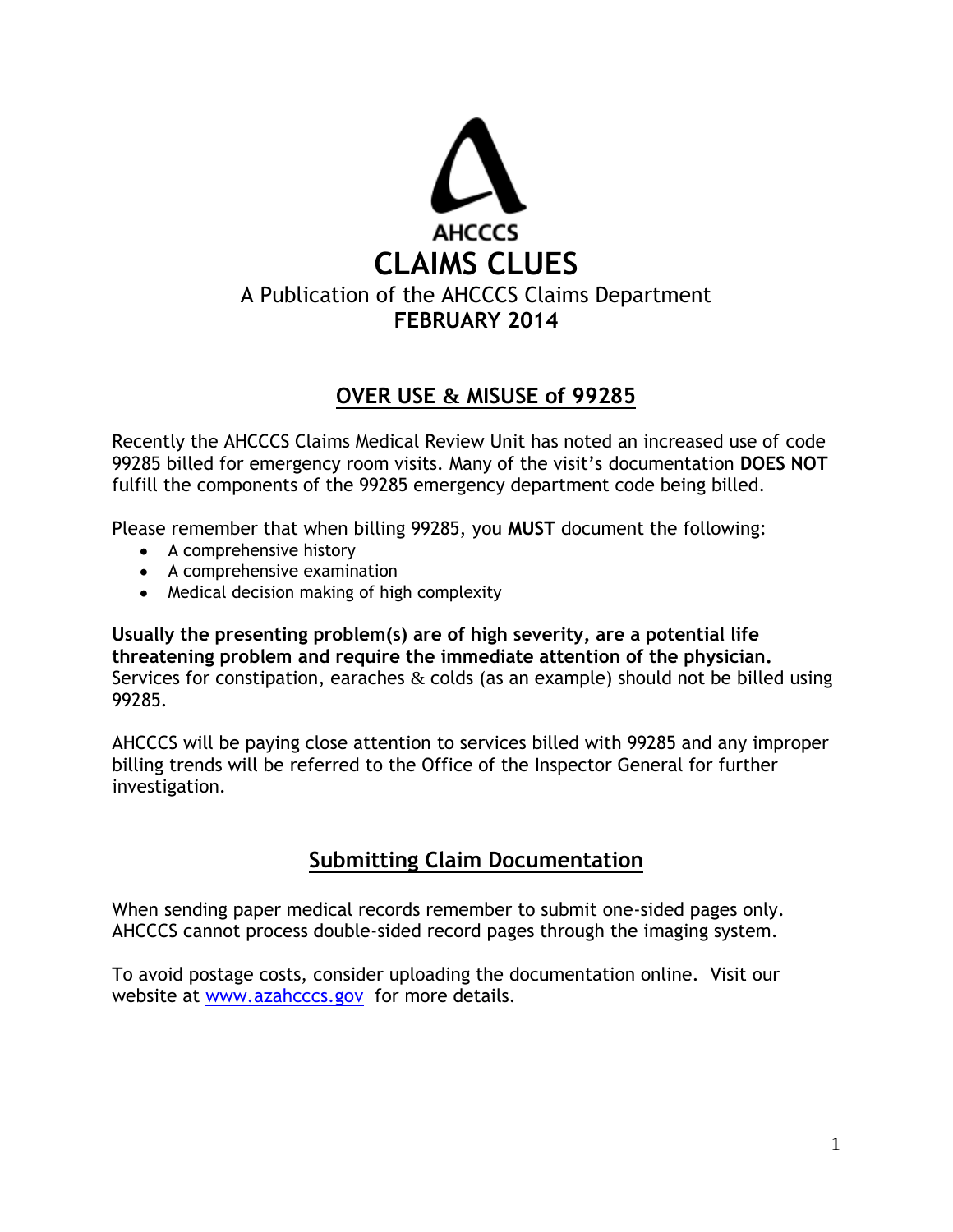# **NEMT (Provider type 28) Policy Changes**

**Effective April 1, 2014, non-emergency transportation providers that transport AHCCCS recipients on reservation will be required to obtain a Tribal business license from the Tribe whose reservation you are performing the service.** 

**A copy of the Tribal business license must be submitted to AHCCCS Provider Registration for documentation. When auditing claims AHCCCS will ensure that this documentation is on file; if not the claims will be subject to recoupment.**

| <b>Ak-Chin Indian Community</b>     | Pascua Yaqui Tribe                               |
|-------------------------------------|--------------------------------------------------|
| 42507 West Peters & Nall Rd.        | 7474 S. Camino de Oeste                          |
| Maricopa, AZ 85138                  | Tucson, AZ 85757                                 |
| $(520) 568 - 1000$                  | $(520) 883 - 5000$                               |
| <b>Cocopah Indian Tribe</b>         | <b>Pueblo of Zuni</b>                            |
| 14515 S. Veterans Drive             | 1203B State Highway 53                           |
| Somerton, AZ 85350                  | P.O. Box 339                                     |
| (928) 627-2101/2061                 | Zuni, NM 87327-0339                              |
|                                     | $(505) 782 - 7000$                               |
| <b>Colorado River Indian Tribes</b> | <b>Ouechan Tribe</b>                             |
| 2660 Mojave Road                    | P.O. Box 1899                                    |
| Parker, AZ 85344                    | Yuma, AZ 85366-1899                              |
| (928) 669-9211/1280                 | $(760)$ 572-0213                                 |
|                                     |                                                  |
| <b>Fort McDowell Yavapai Nation</b> | <b>Salt River Pima-Maricopa Indian Community</b> |
| P.O. Box 17779                      | 10005 East Osborn Rd.                            |
| Fountain Hills, AZ 85269            | Scottsdale, AZ 85256                             |
| $(480)$ 789-7000                    | $(480) 850 - 7400$                               |
| <b>Fort Mohave Indian Tribe</b>     | <b>Sal Carlos Apache Tribe</b>                   |
| 500 Merriman Ave.                   | P.O. Box 0                                       |
| Needles, CA 92363                   | San Carlos, AZ 85550                             |
| $(760)$ 629-4591                    | $(928)$ 475-2361                                 |
|                                     |                                                  |
| <b>Gila River Indian Community</b>  | Tohono O'odham Nation                            |
| P.O. Box 97                         | P.O. Box 837                                     |
| Sacaton, AZ 85247                   | Sells, AZ 85634                                  |
| (520) 562-9841/9840                 | $(520)$ 383-2028                                 |
| Havasupai Tribe                     | <b>Tonto Apache Tribe</b>                        |
| P.O. Box 10                         | #30 Tonto Apache Reservation                     |
| Supai, AZ 86435                     | Payson, AZ 85541                                 |
| $(928)$ 448-2731                    | $(928)$ 474-5000                                 |
| <b>Hopi Tribe</b>                   | <b>White Mountain Apache Tribe</b>               |
| P.O. Box 123                        | P.O. Box 700                                     |
| Kykotsmovi, AZ 86039                | Whiteriver, AZ 85941                             |
| (928) 734-2441                      | (928) 338-4346/2500                              |
| Hualapai Tribe                      | Yavapai-Apache Tribe                             |
| P.O. Box 179                        | 2400 W. Datsi Street                             |
| Peach Springs, AZ 86434-0179        | Camp Verde, AZ 86322                             |
| $(928) 769 - 2216$                  | $(928) 567 - 3649$                               |

**Below is the Tribal contact information:**

**In addition, effective April 1, 2014, NEMT provider's MUST have a sign or logo with the company name on the vehicle when performing NEMT services.**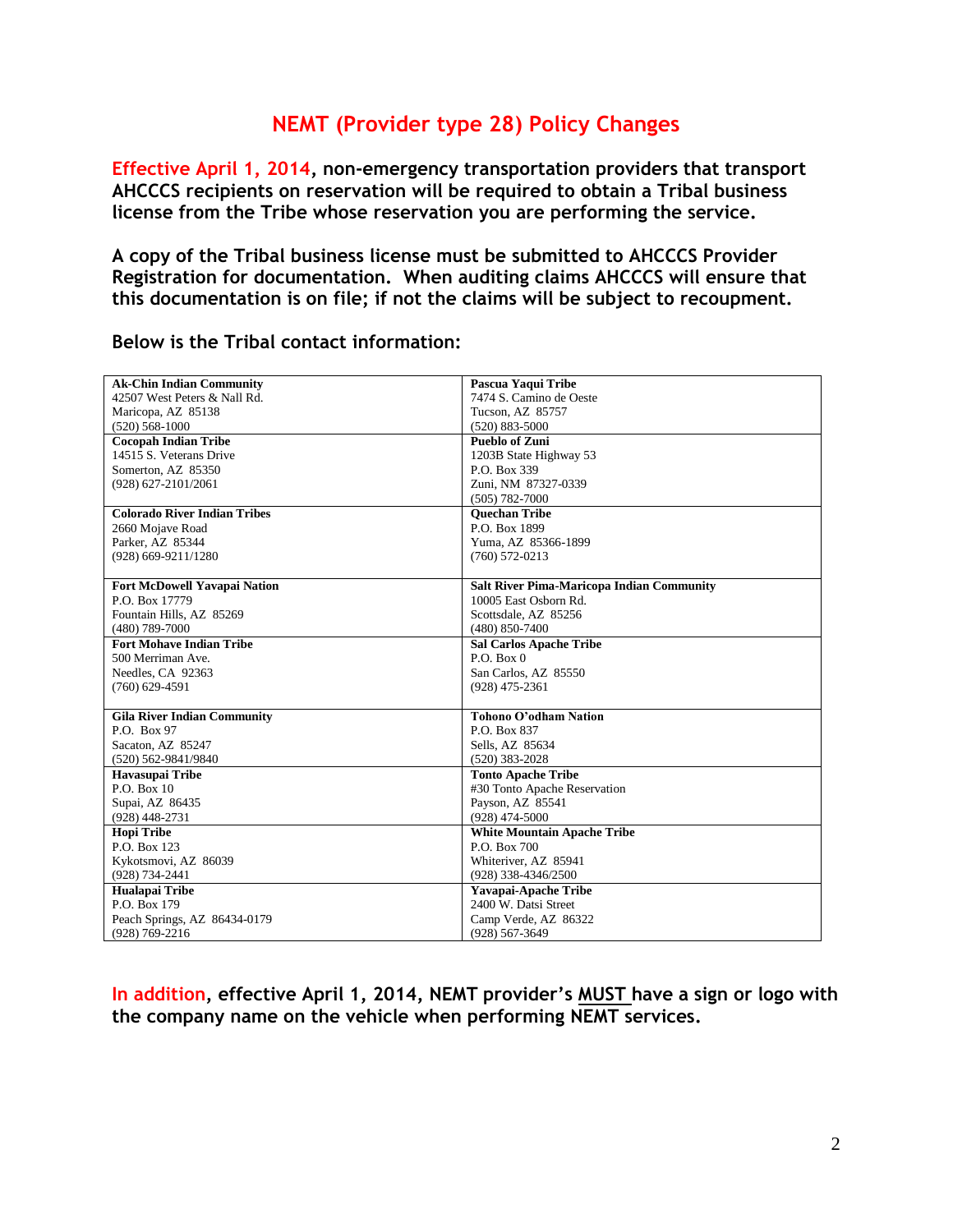# **PERM 2014 CYCLE**

The new PERM cycle has begun. AHCCCS, DES/DDD and DES/CMDP will submit their universe for the first quarter's claims by January  $15<sup>th</sup>$  2014. They are required to submit all claims paid from October 1, 2013 through December 31, 2013, and will do the same for each consecutive quarter throughout the 2014 federal fiscal year. From the universe a sample of claims will be selected for review. There are two aspects to the review. The first, the claims review, is where the claim is reviewed to ensure that the payment made was paid according to agency and state policies.

The second, the medical review, is where medical documentation is requested from the provider to support payment of the claim. They will review the claims submission for the date of service, type of service, claim coding, number of units etc., if applicable, to determine whether the documentation supports the claim as it was paid.

#### *For questions regarding PERM, please contact:*

Kim Sanchez- AHCCCS PERM Project Manager 602-417-4563 Evelyn Grunwald -AHCCCS Claims Policy and Audit Manager 602-417-4114 Tammy Retzlaff - AHCCCS Claims Medical Review Manager 602-417-7968

# **October 2013 NEMT Claim Audit**

Audit of the October 2013 NEMT claims was recently completed. Claims were randomly selected and audited against the attached trip reports for services incurred during October 2013.

Effective with service date 8/1/2013 AHCCCS requires the Standard Trip Report form to be completed and submitted with each transport claim. Failure to use the specified AHCCCS form will result in claim denial.

The October audit identified the same common error categories that were identified in the September NEMT claim audit:

#### Mileage Errors

Most mileage errors fall into three different types:

- 1) Miles billed are more than the odometer miles on the trip report.
- 2) Odometer miles are more than the billed miles. If billed miles are less than 100 miles but the odometer miles are 100 miles or more, the whole transport will be denied for not being prior authorized.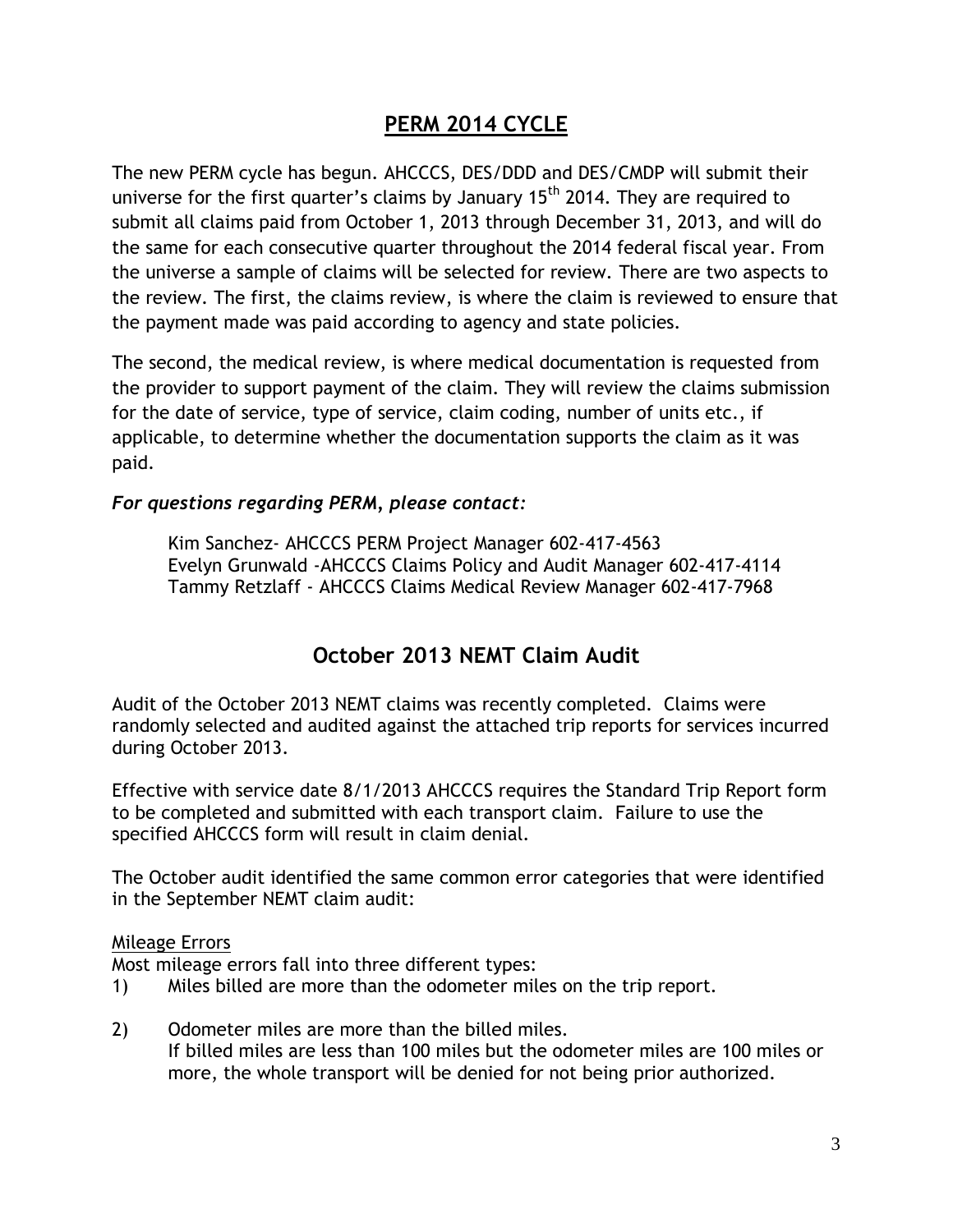3) Mileage for the first trip is different than the mileage for the return trip and no explanation is given. In most cases, these mileage differences also had transport time differences which would indicate that another stop was made and not documented.

Example: from home to clinic was 9 miles and 15 minutes; the return trip from the clinic to the same home address was 16 miles and 38 minutes. The mileage allowance for the return trip will be reduced to 9 miles as there is no explanation for the 7 mile variance and no additional trip/stop was documented.

## Trip Reports Incomplete

There are a number of problems that cause this error to be charged:

- Wrong trip report attached to wrong claim
- Trip report DOS does not match claim DOS
- Wrong recipient's trip report is attached to the claim
- odometer readings are incomplete or missing
- No recipient signature and no explanation
- Signature is not the same name as the recipient (unescorted)
- Only page 1 of 2 was attached
- Round trip billed but only 1 way trip report
- Trip report is a blank page

## Wait Time

Wait time is not appropriate:

- When more than 1 driver/vehicle is involved in the round trip
- When the driver *leaves* the location after dropping the recipient at the appointment
- Wait time is less than 30 minutes
- To bill for each recipient when all share the same transport trip

#### TN modifier

The TN modifier is *not* billable when the loaded mileage trip originates in the Phoenix or Tucson area.

All errors identified will be recouped and providers with error patterns will have a focused audit performed on their claims.

## *3 NEMT Reminders:*

The AHCCCS Non-emergency Medical Transportation (NEMT) trip report has been revised to add a field for the recipient's Date of Birth. This revised trip report has been published in both the FFS and IHS/638 Provider Billing Manuals as of 11/5/2013. AHCCCS will accept submission of either format until Date of Service **02/01/2014**.